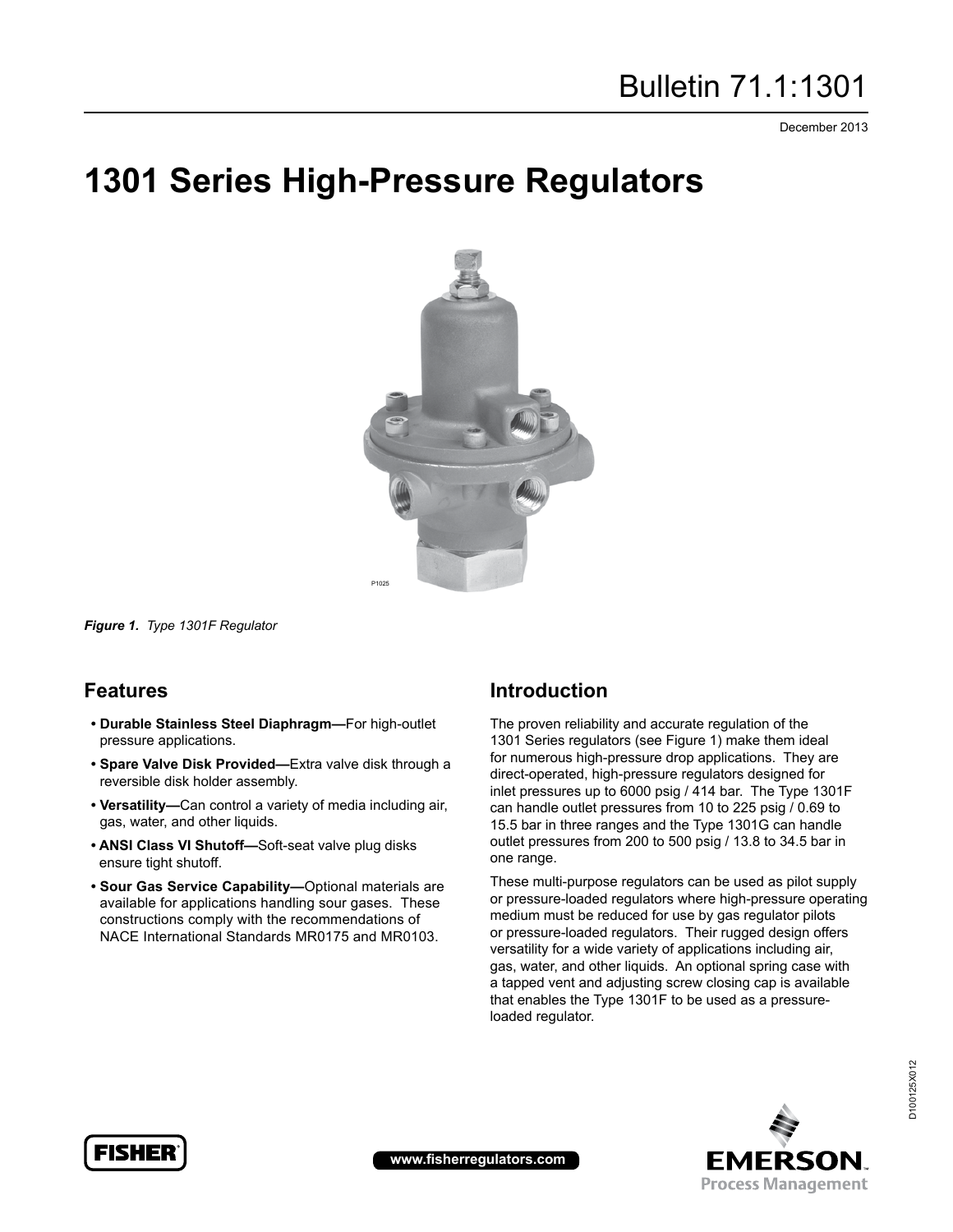# **Specifications**

| <b>Available Configurations</b><br>Type 1301F: Direct-operated, high-pressure reducing<br>regulator for inlet pressures to 6000 psig / 414 bar and<br>outlet pressure ranges from 10 to 225 psig / 0.69 to<br>15.5 bar in three ranges                                                                                                          | $C_v C$<br>Wid |
|-------------------------------------------------------------------------------------------------------------------------------------------------------------------------------------------------------------------------------------------------------------------------------------------------------------------------------------------------|----------------|
| Type 1301G: Direct-operated, high-pressure reducing<br>regulator for inlet pressures to 6000 psig / 414 bar and<br>an outlet pressure range of 200 to 500 psig / 13.8 to<br>34.5 bar                                                                                                                                                            | <b>IEC</b>     |
| <b>Body Size and End Connection Style</b><br>1/4 NPT (one inlet and two outlet connections);<br>CL300 RF, CL600 RF, and CL1500 RF; or<br>PN 25 RF (all flanges are 125 RMS)                                                                                                                                                                     | Orif           |
| Maximum Inlet Pressure <sup>(1)</sup><br><b>Brass Body:</b><br>Air and Gas:<br>6000 psig / 414 bar at or below 200°F / 93°C and<br>1000 psig / 69.0 bar above 200°F / 93°C<br>Liquid:<br>Polytetrafluoroethylene (PTFE) Disk:                                                                                                                   | Tem            |
| 1000 psig / 69.0 bar<br>Nylon (PA) Disk:<br>Water: 1000 psig / 69.0 bar<br>Other Liquids: 2000 psig / 138 bar<br><b>Stainless Body:</b><br>Air and Gas: 6000 psig / 414 bar<br>Liquid:<br>Polytetrafluoroethylene (PTFE) Disk:<br>1000 psig / 69.0 bar<br>Nylon (PA) Disk:<br>Water: 1000 psig / 69.0 bar<br>Other Liquids: 2000 psig / 138 bar | Low<br>Spri    |
| Maximum Emergency Outlet Pressure <sup>(1)</sup><br>Type 1301F: 250 psig / 17.2 bar<br>Type 1301G: 550 psig / 37.9 bar                                                                                                                                                                                                                          |                |
| <b>Outlet Pressure Ranges</b><br>See Table 1                                                                                                                                                                                                                                                                                                    | Opti           |
| <b>Pressure Registration</b><br>Internal                                                                                                                                                                                                                                                                                                        |                |
| <b>Recovery Coefficient</b><br>$K_m: 0.72$                                                                                                                                                                                                                                                                                                      |                |
| <b>Flow Capacities</b><br>Air: See Tables 2, 3, and 4<br>Water: See Tables 5 and 6                                                                                                                                                                                                                                                              | App            |

**Cv Coefficients at 20% Droop Type 1301F:** See Table 7 **Type 1301G:** See Table 8

**Wide-Open Flow Coefficients for Relief Valve Sizing Cg:** 5.0 **Cv:** 0.13 **C1:** 38.5

**Sizing Coefficients** 

**X<sub>T</sub>: 0.938 FD:** 0.50 **FL:** 0.85

### **ice Size**

5/64-inch / 2.0 mm

### **Temperature Capabilities(1)**

**Nylon (PA) Valve Disk and Neoprene (CR) Gaskets:** -20 to 180°F / -29 to 82°C **PTFE Valve Disk and Fluorocarbon (FKM) Gaskets:** -20 to 400°F / -29 to 204°C(2) **PTFE Valve Disk and Ethylenepropylene (EPDM) Gaskets:** -40 to 300°F / -40 to 149°C

### **Low Temperature Service**

 Service to -65°F / -54°C is available with low temperature bolting and special low temperature Nitrile (NBR) O-rings to replace the gaskets.

 Service to -80°F / -62°C is available with low temperature bolting and special low temperature Fluorosilicone (FVQM) O-rings to replace the gaskets.

#### **Spring Case Vents**

**Type 1301F Brass Spring Case:** Four 5/32-inch / 4.0 mm holes **Type 1301F Stainless Steel Spring Case:** One 1/4 NPT connection **Type 1301G:**

One 1/8 NPT connection with screen

## **ions**

- Pipe plug in second outlet
- Handwheel adjusting screw (Type 1301F only)
- Panel mounting spring case with T-handle adjusting screw (Type 1301G only)
- Bracket for mounting regulator on yoke of control valve actuator
- NACE construction
- Stainless steel construction

## **Approximate Weight**

8 pounds / 3.6 kg

1. The pressure/temperature limits in this Bulletin and any applicable standard or code limitation should not be exceeded. 2. Fluorocarbon (FKM) is limited to 180°F / 82°C hot water.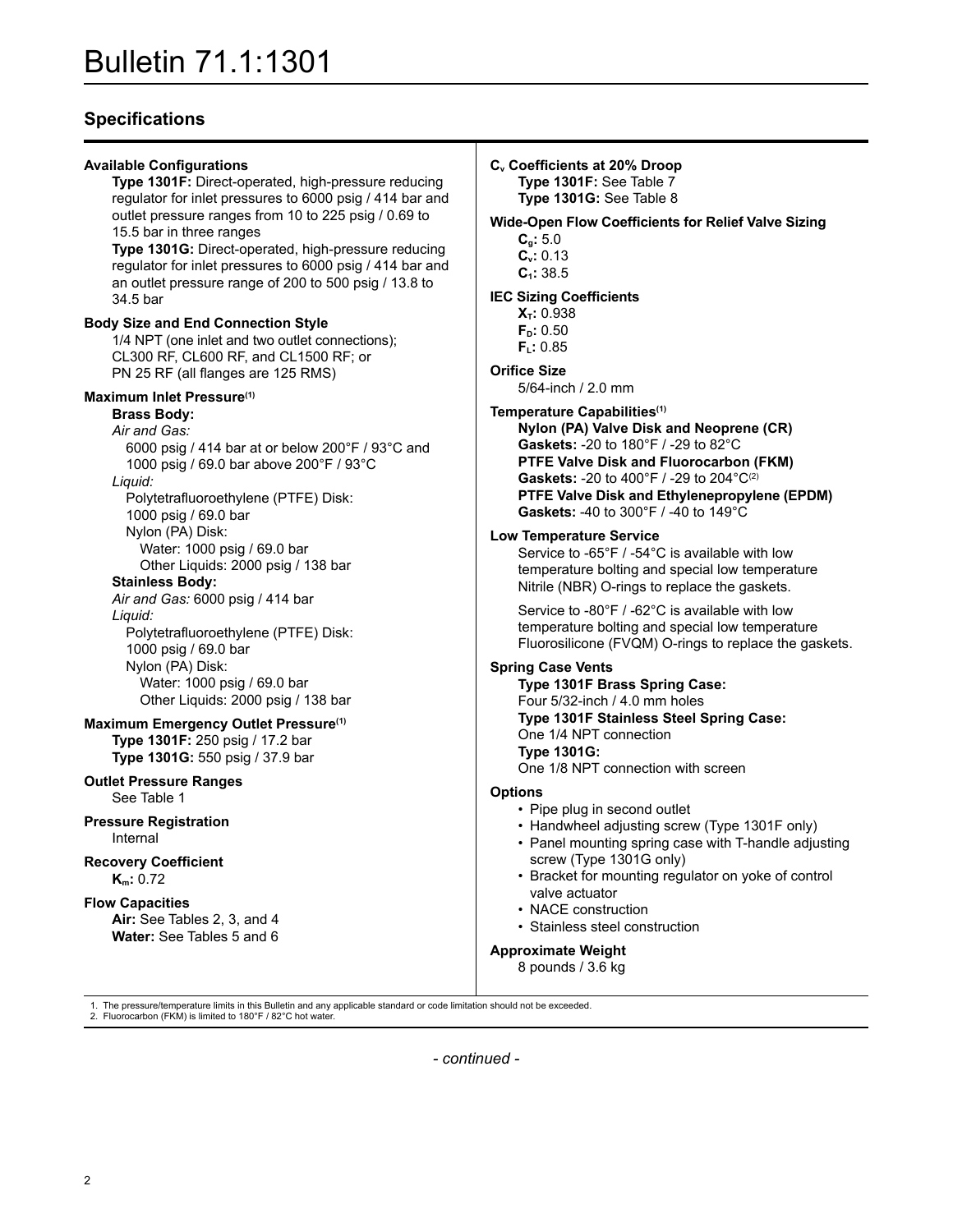# **Specifications (continued)**

| <b>Construction Materials</b>                     | <b>Construction Materials (continued)</b>       |
|---------------------------------------------------|-------------------------------------------------|
| <b>Standard Construction</b>                      | <b>NACE Construction</b>                        |
| Body and Spring Case: Forged brass or             | Body and Bottom Cap: CF8M Stainless steel       |
| <b>CF8M Stainless steel</b>                       | Spring Case: CF8M Stainless steel               |
| <i>Bottom Cap: Brass, 304 Stainless steel, or</i> | Orifice: 316 Stainless steel                    |
| 316 Stainless steel                               | <i>Valve Disks and Holder: PTFE and</i>         |
| Orifice: 303 Stainless steel                      | 316 Stainless steel                             |
| Valve Disks and Holder: Nylon (PA) and            | Orifice Yoke: 316 Stainless steel               |
| Zinc-plated brass, PTFE and Zinc-plated brass,    | Valve Disk Collar: 316 Stainless steel          |
| Nylon (PA) and 303 Stainless steel, or PTFE and   | Gaskets: Fluorocarbon (FKM)                     |
| 303 Stainless steel                               | Bottom Cap O-ring: Fluorocarbon (FKM)           |
| Orifice Yoke: Brass or 316 Stainless steel        | Regulator Spring: Zinc-plated steel             |
| Valve Disk Collar: 304 Stainless steel            | Valve Spring: Inconel® X750                     |
| Elastomers: Neoprene (CR), Fluorocarbon (FKM),    | Diaphragm Plate: Zinc-plated steel              |
| or Ethylenepropylene (EPDM)                       | Adjusting Screw and Bolting: Double Zinc-plated |
| Regulator Spring: Zinc-plated steel               | steel with zinc dichromate overlay              |
| Valve Spring: 302 Stainless steel                 | Upper Spring Seat: Zinc-plated steel            |
| Diaphragm Plate: Zinc-plated steel                | Diaphragm: K500 Monel <sup>®</sup>              |
| Adjusting Screw and Bolting: Double Zinc-plated   |                                                 |
| steel with zinc dichromate overlay                |                                                 |
| Upper Spring Seat: Zinc-plated steel              |                                                 |

*Diaphragm:* 302 Stainless steel

Inconel® and Monel® are marks owned by Special Metals Corporation.

#### *Table 1. Outlet Pressure Ranges*

| <b>TYPE</b> |                                                  | <b>OUTLET PRESSURE RANGES(1)</b> | <b>SPRING PART</b> | <b>SPRING COLOR</b> |       | <b>SPRING WIRE DIAMETER</b> | <b>SPRING FREE LENGTH</b> |      |  |
|-------------|--------------------------------------------------|----------------------------------|--------------------|---------------------|-------|-----------------------------|---------------------------|------|--|
|             | psig                                             | bar                              | <b>NUMBER</b>      | <b>CODE</b>         | Inch  | mm                          | Inch                      | mm   |  |
|             | 10 to 75                                         | $0.69$ to 5.2                    | 1D387227022        | <b>Blue</b>         | 0.200 | 5.08                        |                           |      |  |
| 1301F       | 50 to 150                                        | 3.4 to 10.3                      | 1B788527022        | Silver              | 0.225 | 5.72                        | 1.69                      | 42.9 |  |
|             | 100 to 225                                       | 6.9 to 15.5                      | 1D465127142        | Red                 | 0.243 | 6.17                        |                           |      |  |
| 1301G       | 200 to 500                                       | 13.8 to 34.5                     | 1K156027142        | Silver              | 0.331 | 8.41                        | 1.88                      | 47.8 |  |
|             | All springs can be backed off to 0 psig $/0$ har |                                  |                    |                     |       |                             |                           |      |  |

1. All springs can be backed off to 0 psig / 0 bar.

# **Principle of Operation**

The 1301 Series regulators are direct-operated. Downstream pressure is registered internally through the body to the underside of the diaphragm. When downstream pressure is at or above set pressure, the disk is held against the orifice and there is no flow through the regulator. When demand increases, downstream pressure decreases slightly allowing the regulator spring to extend, moving the yoke and disk assembly down and away from the orifice. This allows flow through the body to the downstream system. As the downstream pressure reach its setting, it started to overcome the spring force which is sensed by the diaphragm, moving the yoke and disk assembly up and near its orifice, restricting the flow across the regulator.

# **Installation**

The 1301 Series regulators may be installed in any position. Spring case vents must be protected against the entrance of rain, snow, debris, or any other foreign material that might plug the vent openings. The inlet connection is marked

"In" and the three outlet connections are marked "Out". If a pressure gauge is not installed in one outlet connection, plug the unused connection. See Figure 3 for dimensions.

# **Overpressure Protection**

The 1301 Series regulators have outlet pressure ratings lower than the inlet pressure ratings. Complete downstream overpressure protection is needed if the actual inlet pressure exceeds the outlet pressure rating.

Overpressuring any portion of a regulator or associated equipment may cause leakage, parts damage, or personal injury due to bursting of pressure-containing parts or explosion of accumulated gas. Regulator operation within ratings does not preclude the possibility of damage from external sources or from debris in the pipeline. A regulator should be inspected for damage periodically and after any overpressure condition.

Refer to the relief sizing coefficients in the Specifications and the Capacity Information section to determine the required relief valve capacity.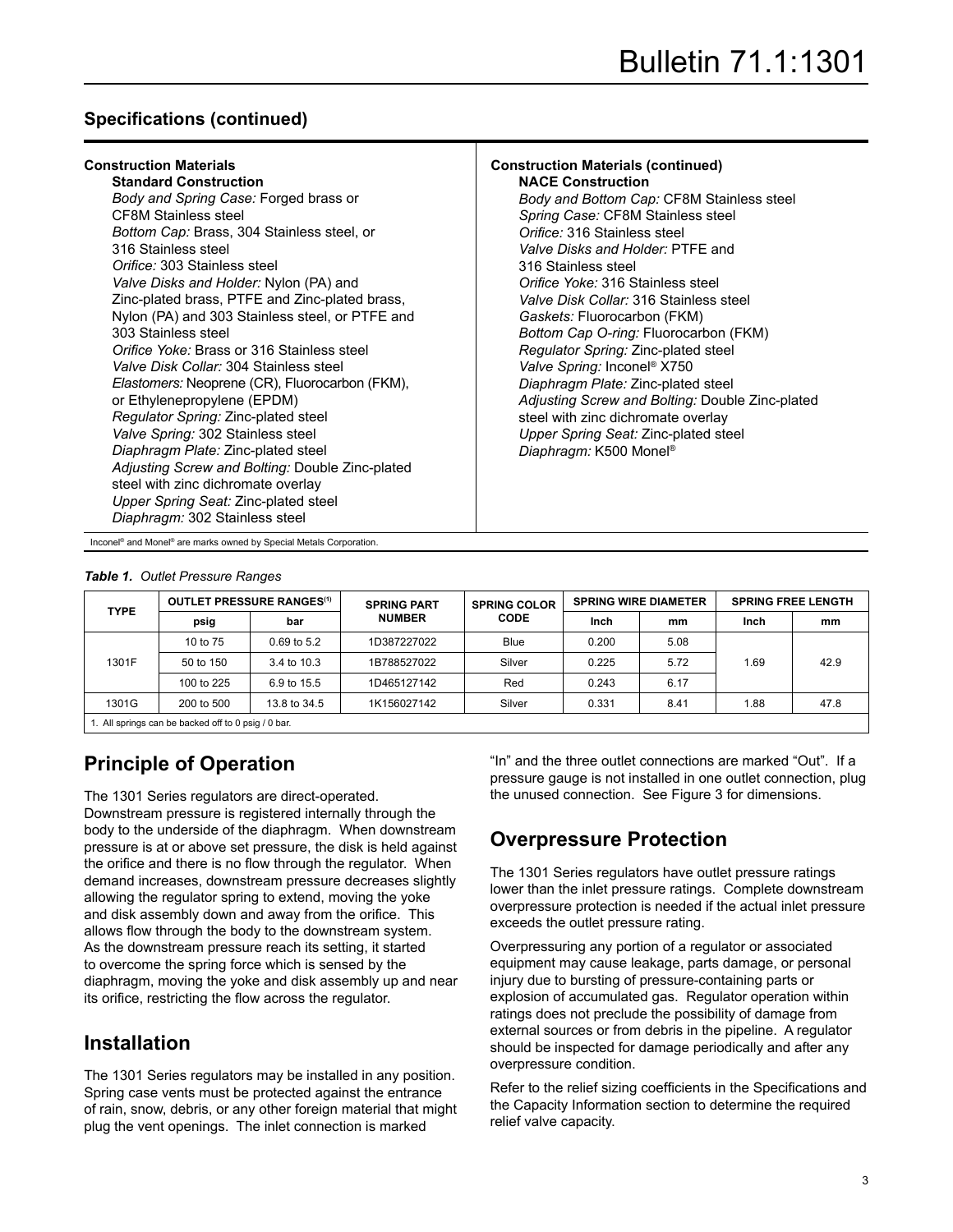



M1015

*Figure 2. Type 1301F Operational Schematic*

# **Capacity Information**

## **Air Capacities**

Tables 2 and 3 give regulating capacities at selected pressures and outlet pressure flows in SCFH (at 60°F and 14.7 psia) and Nm<sup>3</sup>/h (at 0°C and 1.01325 bar) of air. To determine the equivalent capacities for other gases, multiply the table capacities by the following appropriate conversion factors: 1.29 for 0.6 specific gravity natural gas, 0.808 for propane, 0.707 for butane, or 1.018 for nitrogen. For gases of other specific gravities, divide by the square root of the appropriate specific gravity.

To determine wide-open flow capacity for relief valve sizing, use one of the following equations:

## *For Critical Pressure Drops*

Use this equation for critical pressure drops (absolute outlet pressure equal to one-half or less than one-half the absolute inlet pressure).

$$
Q = P_{1(abs)}C_g
$$

where,

 $Q =$  gas flow rate, SCFH

 $C_{\alpha}$  = gas sizing coefficient

 $P_1$  = absolute inlet pressure, psia

## *For Non-Critical Pressure Drops*

Use this equation for pressure drops lower than critical (absolute outlet pressure greater than one-half of absolute inlet pressure).

$$
Q = \sqrt{\frac{520}{GT}} C_g P_1 S IN \left[ \frac{3417}{C_1} \sqrt{\frac{\Delta P}{P_1}} \right] DEG
$$

where,

- $Q =$  qas flow rate, SCFH
- $G =$  specific gravity of the gas

Type 1301F

- T = absolute temperature of gas at inlet, °Rankine
- 
- $C_g$  = gas sizing coefficient<br> $P_1$  = absolute inlet pressure = absolute inlet pressure, psia
- $C_1$  = flow coefficient
- $\Delta P$  = pressure drop across the regulator, psi

Then, if capacity is desired in normal cubic meters per hour at 0°C and 1.01325 bar, multiply SCFH by 0.0268.

## **Liquid Capacities**

Tables 5 and 6 give regulating capacities in U.S. gallons per minute and liters per minute of water.

To determine regulating capacities at pressure settings not given in Tables 5 and 6, or to determine wide-open capacities for relief sizing at any inlet pressure, use the following equation.

$$
Q = C_v \sqrt{\frac{\Delta P}{G}}
$$

where,

 $Q =$  liquid flow rate, GPM

- $\Delta P$  = pressure drop across the regulator, psi
- $C_v$  = regulating or wide-open flow coefficient
- $G =$  specific gravity of the liquid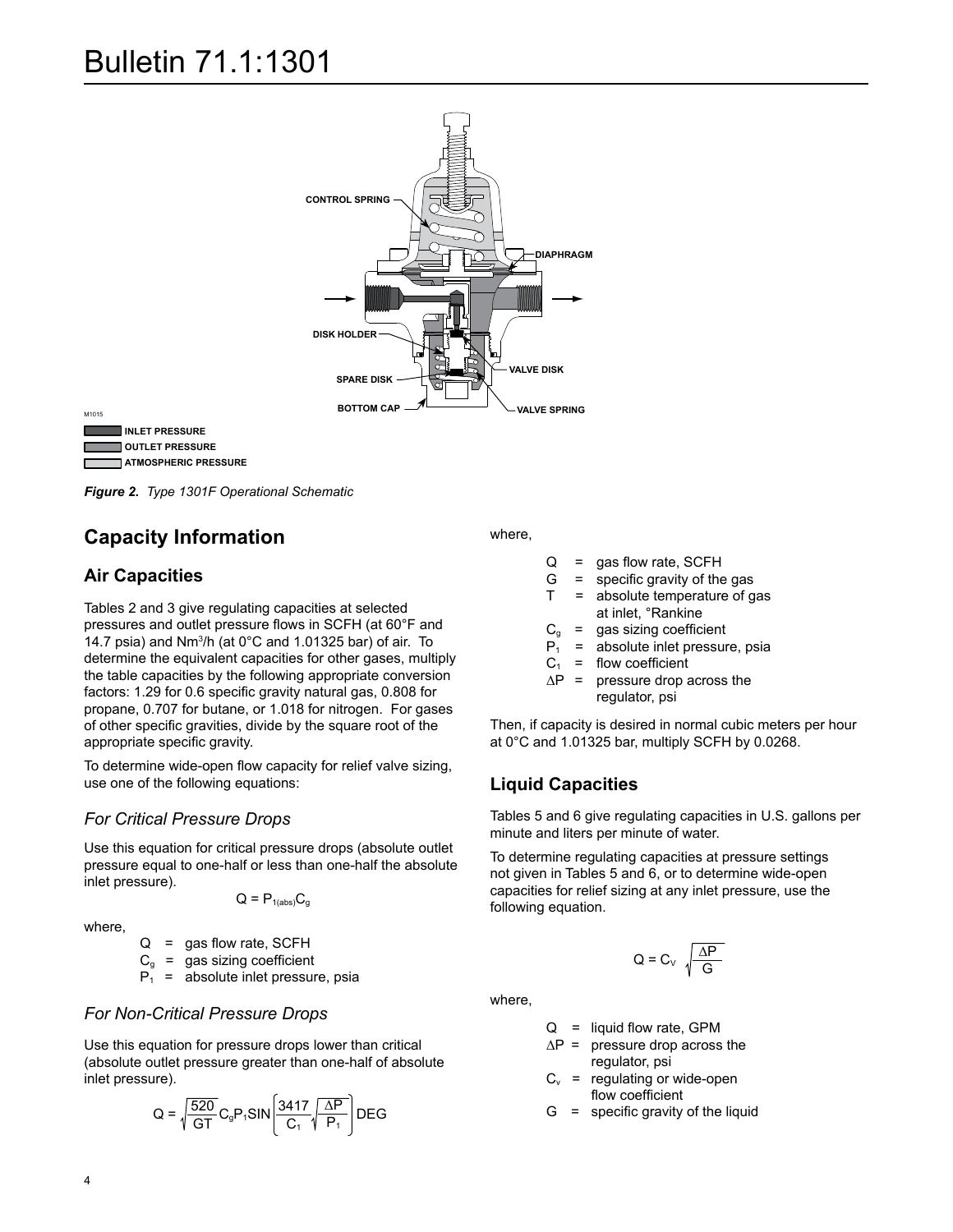|                                                            |                |                                  |                   |                                                 |                   |                     |                   |                     |                   | <b>CAPACITIES IN SCFH / Nm3/h OF AIR</b> |                   |                      |                     |                      |                    |                      |                                                              |                      |
|------------------------------------------------------------|----------------|----------------------------------|-------------------|-------------------------------------------------|-------------------|---------------------|-------------------|---------------------|-------------------|------------------------------------------|-------------------|----------------------|---------------------|----------------------|--------------------|----------------------|--------------------------------------------------------------|----------------------|
| <b>OUTLET PRESSURE</b>                                     |                | <b>OUTLET</b><br><b>PRESSURE</b> |                   |                                                 |                   |                     |                   |                     |                   | Inlet Pressure, psig / bar               |                   |                      |                     |                      |                    |                      |                                                              |                      |
| <b>RANGE, SPRING</b><br>PART NUMBER,                       |                | <b>SETTING</b>                   |                   |                                                 | 100/6.9           |                     |                   |                     | 250/17.2          |                                          |                   |                      | 500 / 34.5          |                      |                    |                      | 750 / 51.7                                                   |                      |
| <b>AND COLOR</b>                                           |                |                                  |                   | 10% Droop                                       |                   | 20% Droop           |                   | 10% Droop           |                   | 20% Droop                                |                   | 10% Droop            |                     | 20% Droop            |                    | 10% Droop            |                                                              | 20% Droop            |
|                                                            | psig           | bar                              |                   | SCFH Nm <sup>3</sup> /h SCFH Nm <sup>3</sup> /h |                   |                     |                   |                     |                   |                                          |                   |                      |                     |                      |                    |                      | │SCFH│Nm¾h│SCFH│Nm¾h│SCFH│Nm¾h│SCFH│Nm¾h│SCFH│Nm¾h│SCFH│Nm¾h |                      |
| 10 to 75 psig /<br>0.69 to 5.2 bar<br>1D387227022, Blue    | 25<br>50<br>75 | 1.7<br>3.4<br>5.2                | 190<br>280<br>250 | 5.1<br>7.5<br>6.7                               | 290<br>400<br>400 | 7.8<br>10.7<br>10.7 | 300<br>480<br>600 | 8.0<br>12.9<br>16.1 | 480<br>800<br>900 | 12.9<br>21.4<br>24.1                     | 400<br>720<br>900 | 10.7<br>19.3<br>24.1 | 650<br>1000<br>1400 | 17.4<br>26.8<br>37.5 | 500<br>840<br>1000 | 13.4<br>22.5<br>26.8 | 750<br>1200<br>1600                                          | 20.1<br>32.2<br>42.9 |
| 50 to 150 psig /<br>3.4 to 10.3 bar<br>1B788527022, Silver | 75<br>150      | 5.2<br>10.3                      | 200               | 5.4                                             | 350               | 9.4<br>----         | 500<br>750        | 13.4<br>20.1        | 800<br>1000       | 21.4<br>26.8                             | 800<br>1100       | 21.4<br>29.5         | 1300<br>1800        | 34.8<br>48.2         | 950<br>1450        | 25.5<br>38.9         | 1500<br>2300                                                 | 40.2<br>61.6         |
| 100 to 225 psig /<br>6.9 to 15.5 bar<br>1D465127142, Red   | 150<br>225     | 10.3<br>15.5                     |                   | ----                                            |                   | $- - - -$           | 650<br>500        | 17.4<br>13.4        | 900<br>800        | 24.1<br>21.4                             | 1000<br>1400      | 26.8<br>37.5         | 1700<br>2100        | 45.6<br>56.3         | 1350<br>1900       | 36.2<br>50.9         | 2200<br>2900                                                 | 59.0<br>77.7         |

## *Table 2. Type 1301F Regulating Capacities — Air with 100 to 750 psig / 6.9 to 51.7 bar Inlet Pressure*

## *Table 3. Type 1301F Regulating Capacities — Air with 1000 to 2000 psig / 69.0 to 138 bar Inlet Pressure*

|                                                            |                |                                  |                    |                      |                     |                      |                    |                            |                     | <b>CAPACITIES IN SCFH / Nm<sup>3</sup>/h OF AIR</b> |                     |                      |                     |                      |
|------------------------------------------------------------|----------------|----------------------------------|--------------------|----------------------|---------------------|----------------------|--------------------|----------------------------|---------------------|-----------------------------------------------------|---------------------|----------------------|---------------------|----------------------|
| <b>OUTLET PRESSURE</b>                                     |                | <b>OUTLET</b><br><b>PRESSURE</b> |                    |                      |                     |                      |                    | Inlet Pressure, psig / bar |                     |                                                     |                     |                      |                     |                      |
| <b>RANGE, SPRING PART</b>                                  |                | <b>SETTING</b>                   |                    | 1000 / 69.0          |                     |                      | 1500 / 103         |                            |                     |                                                     |                     |                      | 2000 / 138          |                      |
| <b>NUMBER, AND COLOR</b>                                   |                |                                  |                    | 10% Droop            |                     | 20% Droop            |                    | 10% Droop                  |                     | 20% Droop                                           |                     | 10% Droop            |                     | 20% Droop            |
|                                                            | psig           | bar                              | <b>SCFH</b>        | Nm <sup>3</sup> /h   | <b>SCFH</b>         | Nm <sup>3</sup> /h   | <b>SCFH</b>        | Nm <sup>3</sup> /h         | <b>SCFH</b>         | Nm <sup>3</sup> /h                                  | <b>SCFH</b>         | Nm <sup>3</sup> /h   | <b>SCFH</b>         | Nm <sup>3</sup> /h   |
| 10 to 75 psig /<br>0.69 to 5.2 bar<br>1D387227022, Blue    | 25<br>50<br>75 | 1.7<br>3.4<br>5.2                | 520<br>900<br>1100 | 13.9<br>24.1<br>29.5 | 770<br>1300<br>1700 | 20.6<br>34.8<br>45.6 | 540<br>950<br>1200 | 14.5<br>25.5<br>32.2       | 800<br>1400<br>1800 | 21.4<br>37.5<br>48.2                                | 560<br>1000<br>1300 | 15.0<br>26.8<br>34.8 | 820<br>1500<br>1900 | 22.0<br>40.2<br>50.9 |
| 50 to 150 psig /<br>3.4 to 10.3 bar<br>1B788527022, Silver | 75<br>150      | 5.2<br>10.3                      | 1000<br>1600       | 26.8<br>42.9         | 1600<br>2600        | 42.9<br>69.7         | 1100<br>1700       | 29.5<br>45.6               | 1700<br>2800        | 45.6<br>75.0                                        | 1200<br>1800        | 32.2<br>48.2         | 1800<br>3000        | 48.2<br>80.4         |
| 100 to 225 psig /<br>6.9 to 15.5 bar<br>1D465127142, Red   | 150<br>225     | 10.3<br>15.5                     | 1500<br>2400       | 40.2<br>64.3         | 2250<br>3500        | 60.3<br>93.8         | 1650<br>2700       | 44.2<br>72.4               | 2750<br>4000        | 73.7<br>107                                         | 1800<br>3000        | 48.2<br>80.4         | 3000<br>4500        | 80.4<br>121          |

## *Table 4. Type 1301G Regulating Capacities — Air*

|                                                     | <b>OUTLET</b><br><b>PRESSURE</b> | <b>CAPACITIES IN SCFH / Nm<sup>3</sup>/h OF AIR</b> |                 |                   |                    |                                                                                                |                     |                      |                      |                      |                      |                            |                      |                      |                      |                      |                      |                      |
|-----------------------------------------------------|----------------------------------|-----------------------------------------------------|-----------------|-------------------|--------------------|------------------------------------------------------------------------------------------------|---------------------|----------------------|----------------------|----------------------|----------------------|----------------------------|----------------------|----------------------|----------------------|----------------------|----------------------|----------------------|
| <b>OUTLET PRESSURE</b><br><b>RANGE, SPRING PART</b> |                                  |                                                     |                 | <b>OFFSET</b>     |                    |                                                                                                |                     |                      |                      |                      |                      | Inlet Pressure, psig / bar |                      |                      |                      |                      |                      |                      |
| <b>SETTING</b><br><b>NUMBER, AND COLOR</b>          |                                  |                                                     |                 |                   | 300 / 20.7         |                                                                                                | 500/34.5            |                      | 750 / 51.7           |                      | 1000 / 69.0          |                            | 1500 / 103           |                      | 2000 / 138           |                      | 2250 / 155           |                      |
|                                                     | psig                             | bar                                                 | psig            | bar               |                    | SCFH   Nm¾h   SCFH  Nm¾h   SCFH   Nm¾h   SCFH   Nm¾h   SCFH   Nm¾h   SCFH   Nm¾h   SCFH   Nm¾h |                     |                      |                      |                      |                      |                            |                      |                      |                      |                      |                      |                      |
| 200 to 500 psig /<br>13.8 to 34.5 bar               | 200                              |                                                     | 10 <sup>°</sup> | 0.69              | 350                | 9.4                                                                                            | 550                 | 14.7                 | 750                  | 20.1                 | 950                  | 25.5                       | 1100                 | 29.5                 | 1250                 | 33.5                 | 1400                 | 37.5                 |
|                                                     |                                  | 13.8                                                | 20<br>30<br>40  | 1.4<br>2.1<br>2.8 | 650<br>900<br>1100 | 17.4<br>24.1<br>29.5                                                                           | 900<br>1350<br>1650 | 24.1<br>36.2<br>44.2 | 1200<br>1700<br>2100 | 32.2<br>45.6<br>56.3 | 1500<br>2000<br>2500 | 40.2<br>53.6<br>67.0       | 1800<br>2300<br>3000 | 48.2<br>61.6<br>80.4 | 2000<br>2700<br>3500 | 53.6<br>72.4<br>93.8 | 2100<br>3000<br>3700 | 56.3<br>80.4<br>99.2 |
| 1K156027142, Silver                                 | 500                              | 34.5                                                | 15<br>25<br>50  | 1.0<br>1.7<br>3.4 |                    | ----                                                                                           | $- - - -$           | ----                 | 800<br>1400<br>2200  | 21.4<br>37.5<br>59.0 | 1000<br>1600<br>2800 | 26.8<br>42.9<br>75.0       | 1300<br>2000<br>3300 | 34.8<br>53.6<br>88.4 | 1500<br>2600<br>4000 | 40.2<br>69.7<br>107  | 1600<br>2800<br>4500 | 42.9<br>75.0<br>121  |

## *Table 5. Type 1301F Regulating Capacities — Water(1)*

|                                                                                           | <b>OUTLET</b>  |                   | <b>CAPACITIES IN GALLONS / liters PER MINUTE OF WATER BASED ON 20% DROOP</b> |                   |                      |                   |                            |                   |                      |                   |                      |                   |  |  |  |
|-------------------------------------------------------------------------------------------|----------------|-------------------|------------------------------------------------------------------------------|-------------------|----------------------|-------------------|----------------------------|-------------------|----------------------|-------------------|----------------------|-------------------|--|--|--|
| <b>OUTLET PRESSURE RANGE.</b>                                                             |                | <b>PRESSURE</b>   |                                                                              |                   |                      |                   | Inlet Pressure, psig / bar |                   |                      |                   |                      |                   |  |  |  |
| <b>SPRING PART NUMBER.</b><br><b>AND COLOR</b>                                            | <b>SETTING</b> |                   | 100/6.9                                                                      |                   | 250 / 17.2           |                   | 500 / 34.5                 |                   | 750 / 51.7           |                   |                      | 1000 / 69.0(1)    |  |  |  |
|                                                                                           | psig           | bar               | <b>Gallons</b>                                                               | Liters            | <b>Gallons</b>       | <b>Liters</b>     | <b>Gallons</b>             | <b>Liters</b>     | <b>Gallons</b>       | Liters            | <b>Gallons</b>       | Liters            |  |  |  |
| 10 to 75 psig / 0.69 to 5.2 bar<br>1D387227022, Blue                                      | 25<br>50<br>75 | 1.7<br>3.4<br>5.2 | 0.50<br>0.50<br>0.46                                                         | 2.0<br>2.0<br>1.7 | 0.73<br>0.83<br>0.91 | 2.8<br>3.1<br>3.4 | 0.94<br>1.12<br>1.28       | 3.6<br>4.2<br>4.8 | 1.09<br>1.32<br>1.52 | 4.1<br>5.0<br>5.7 | 1.16<br>l.43<br>1.69 | 4.4<br>5.4<br>6.4 |  |  |  |
| 50 to 150 psig / 3.4 to 10.3 bar<br>1B788527022, Silver                                   | 75<br>150      | 5.2<br>10.3       | 0.43                                                                         | 1.6               | 0.88<br>1.01         | 3.3<br>3.8        | 1.24<br>1.64               | 4.7<br>6.2        | 1.49<br>2.02         | 5.6<br>7.6        | 1.65<br>2.31         | 6.2<br>8.7        |  |  |  |
| 100 to 225 psig / 6.9 to 15.5 bar<br>1D4651270142. Red                                    | 150<br>225     | 10.3<br>15.5      | ----                                                                         |                   | 0.95<br>0.84         | 3.6<br>3.2        | 1.56<br>1.73               | 5.9<br>6.5        | 1.96<br>2.27         | 7.4<br>8.6        | 2.24<br>2.68         | 8.5<br>10.1       |  |  |  |
| 1. Inlet pressure greater than 1000 psig / 69.0 bar is not recommended for water service. |                |                   |                                                                              |                   |                      |                   |                            |                   |                      |                   |                      |                   |  |  |  |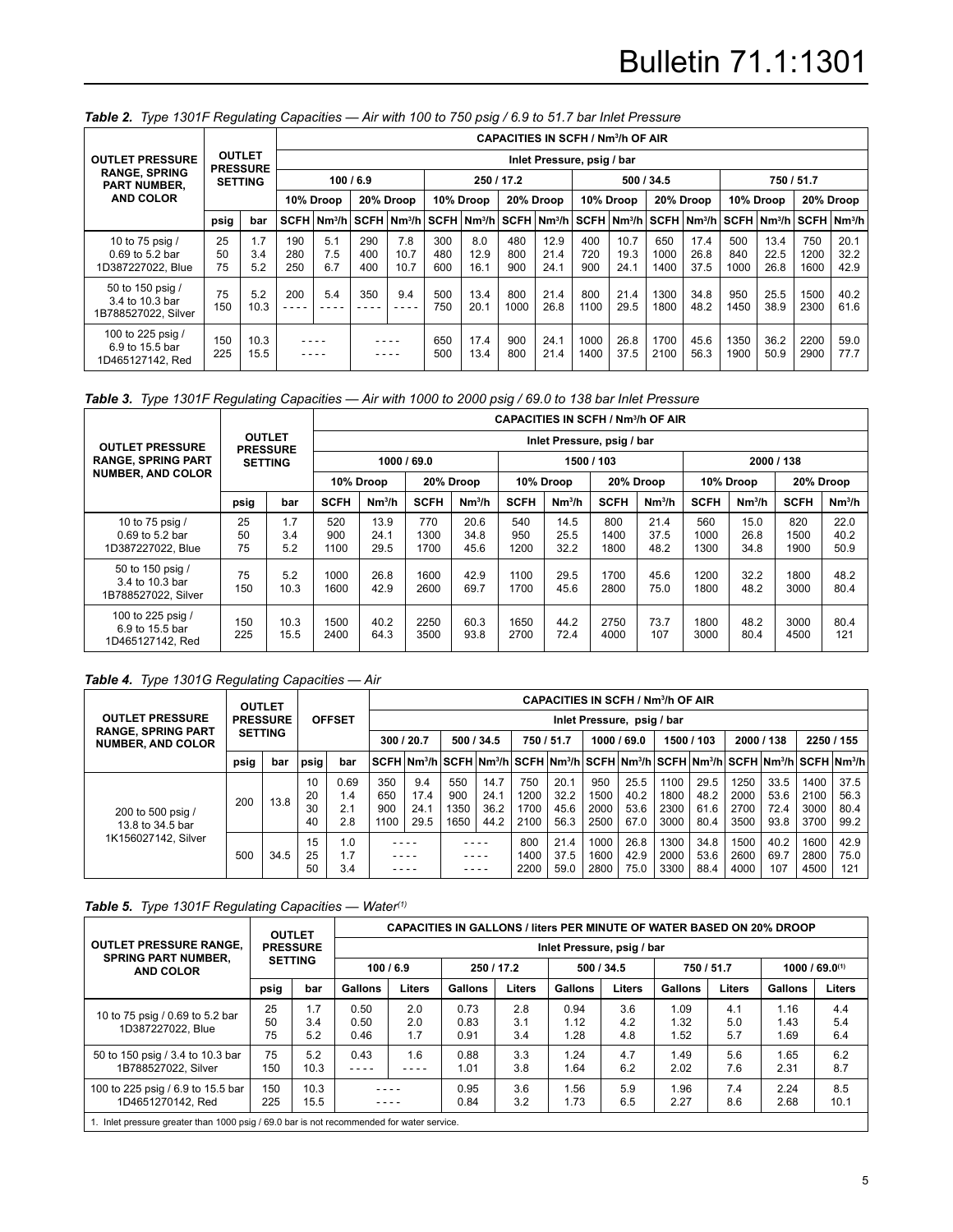# Bulletin 71.1:1301

|                                                                                          |      |                                          |            |        | CAPACITIES IN GALLONS / liters PER MINUTE OF WATER BASED ON 20% DROOP |            |                            |            |         |                     |
|------------------------------------------------------------------------------------------|------|------------------------------------------|------------|--------|-----------------------------------------------------------------------|------------|----------------------------|------------|---------|---------------------|
| <b>OUTLET PRESSURE RANGE,</b>                                                            |      | <b>OUTLET PRESSURE</b><br><b>SETTING</b> |            |        |                                                                       |            | Inlet Pressure, psig / bar |            |         |                     |
| <b>SPRING PART NUMBER,</b><br>AND COLOR                                                  |      |                                          | 300 / 20.7 |        |                                                                       | 500 / 34.5 |                            | 750 / 51.7 |         | $1000 / 69.0^{(1)}$ |
|                                                                                          | psig | bar                                      | Gallons    | Liters | Gallons                                                               | Liters     | Gallons                    | Liters     | Gallons | Liters              |
| 200 to 500 psig / 13.8 to 34.5 bar                                                       | 200  | 13.8                                     | .12        | 4.2    | 1.73                                                                  | 6.5        | 2.24                       | 8.5        | 2.64    | 10.0                |
| 1K156027142, Silver                                                                      | 500  | 34.5                                     | $- - - -$  | ----   | - - - -                                                               | ----       | 1.99                       | 7.5        | 2.58    | 9.8                 |
| . Inlet pressure greater than 1000 psig / 69.0 bar is not recommended for water service. |      |                                          |            |        |                                                                       |            |                            |            |         |                     |

#### *Table 6. Type 1301G Regulating Capacities — Water(1)*

#### **Table 7.** *Type 1301F C<sub>V</sub> Coefficients<sup>(1)</sup> — Incompressible Fluid*

| <b>OUTLET PRESSURE RANGE.</b>                           | <b>OUTLET</b><br><b>PRESSURE</b> |                   | TYPE 1301F Cy COEFFICIENTS BASED ON 20% DROOP |                            |                         |                         |                         |                         |                         |  |  |  |  |
|---------------------------------------------------------|----------------------------------|-------------------|-----------------------------------------------|----------------------------|-------------------------|-------------------------|-------------------------|-------------------------|-------------------------|--|--|--|--|
| <b>SPRING PART NUMBER.</b>                              |                                  | <b>SETTING</b>    |                                               | Inlet Pressure, psig / bar |                         |                         |                         |                         |                         |  |  |  |  |
| <b>AND COLOR</b>                                        | psig                             | bar               | 100/6.9                                       | 250 / 17.2                 | 500/34.5                | 750 / 51.7              | 1000 / 69.0             | 1500 / 103(1)           | $2000 / 138^{(1)}$      |  |  |  |  |
| 10 to 75 psig / 0.69 to 5.2 bar<br>1D387227022, Blue    | 25<br>50<br>75                   | 1.7<br>3.4<br>5.2 | 0.056<br>0.065<br>0.073                       | 0.048<br>0.057<br>0.066    | 0.043<br>0.052<br>0.061 | 0.040<br>0.050<br>0.058 | 0.037<br>0.046<br>0.055 | 0.032<br>0.041<br>0.051 | 0.029<br>0.038<br>0.049 |  |  |  |  |
| 50 to 150 psig / 3.4 to 10.3 bar<br>1B788527022, Silver | 75<br>150                        | 5.2<br>10.3       | 0.068<br>- - - -                              | 0.064<br>0.089             | 0.059<br>0.084          | 0.057<br>0.080          | 0.054<br>0.078          | 0.050<br>0.075          | 0.047<br>0.074          |  |  |  |  |
| 100 to 225 psig / 6.9 to 15.5 bar<br>1D4651270142, Red  | 150<br>225                       | 10.3<br>15.5      | ----<br>----                                  | 0.083<br>0.100             | 0.080<br>0.097          | 0.078<br>0.095          | 0.076<br>0.094          | 0.074<br>0.092          | 0.074<br>0.091          |  |  |  |  |

1. Inlet pressure greater than 1000 psig / 69.0 bar is not recommended for water service

#### *Table 8. Type 1301G C<sub>V</sub> Coefficients<sup>(1)</sup> — Incompressible Fluid*

| <b>OUTLET PRESSURE RANGE.</b>                                                                                                                                                                                                 |            | <b>OUTLET</b>                     |                                                                                                                                    |            | TYPE 1301G C <sub>v</sub> COEFFICIENTS BASED ON 20% DROOP |             |                  |                  |               |  |  |  |
|-------------------------------------------------------------------------------------------------------------------------------------------------------------------------------------------------------------------------------|------------|-----------------------------------|------------------------------------------------------------------------------------------------------------------------------------|------------|-----------------------------------------------------------|-------------|------------------|------------------|---------------|--|--|--|
| <b>SPRING PART NUMBER,</b><br><b>AND COLOR</b>                                                                                                                                                                                |            | <b>PRESSURE</b><br><b>SETTING</b> | Inlet Pressure, psig / bar                                                                                                         |            |                                                           |             |                  |                  |               |  |  |  |
|                                                                                                                                                                                                                               | psig       | bar                               | 300 / 20.7                                                                                                                         | 500 / 34.5 | 750 / 51.7                                                | 1000 / 69.0 | $1500/103^{(1)}$ | $2000/138^{(1)}$ | 2250 / 155(1) |  |  |  |
| 200 to 500 psig / 13.8 to 34.5 bar<br>1K156027142, Silver                                                                                                                                                                     | 200<br>500 | 13.8<br>34.5                      | 0.088<br>0.095<br>0.094<br>0.092<br>0.091<br>0.089<br>0.088<br>0.103<br>0.106<br>0.105<br>0.103<br>0.104<br>$- - - -$<br>$- - - -$ |            |                                                           |             |                  |                  |               |  |  |  |
| Lating and the second property of the 1000 paint in the second resonance of the unit of the second to the second the second to the second to the second to the second to the second second to the second second to the second |            |                                   |                                                                                                                                    |            |                                                           |             |                  |                  |               |  |  |  |

1. Inlet pressure greater than 1000 psig / 69.0 bar is not recommended for water service.

## *Maximum Allowable Pressure Drop for Liquid*

Pressure drops in excess of allowable will result in choked flow and possible cavitation damage. Choked flow is the formation of vapor bubbles in the liquid flowstream causing a condition at the vena contracta which tends to limit flow through the regulator. The vena contracta is the minimum cross-sectional area of the flow stream occurring just downstream of the actual physical restriction. Cavitation and flashing are physical changes in the process fluid. The change is from the liquid state to the vapor state and results from the increase in fluid velocity at or just downstream of the greatest flow restriction, normally the regulator orifice.

To determine the maximum allowable pressure drop for water:

$$
\Delta P \text{ (allow)} = K_m(P_1)
$$

where,

| $AP =$  | pressure drop across the      |
|---------|-------------------------------|
|         | regulator, psi                |
| $K_m =$ | valve recovery coefficient    |
| $P_1 =$ | absolute inlet pressure, psia |

To determine maximum allowable pressure drop for fluids other than water, use other Fisher® sizing methods or contact your local Sales Office for assistance.

# **Universal NACE Compliance**

Optional materials are available for applications handling sour gases. These constructions comply with the recommendations of NACE International sour service standards.

The manufacturing processes and materials used by Emerson Process Management Regulator Technologies, Inc. assure that all products specified for sour gas service comply with the chemical, physical, and metallurgical requirements of NACE MR0175 and/or NACE MR0103. Customers have the responsibility to specify correct materials. Environmental limitations may apply and shall be determined by the user.

# **Ordering Information**

Use the Specifications section on pages 2 and 3 to complete the Ordering Guide on page 8. Specify the desired selection wherever there is a choice to be made. Provide your Sales Office with this information when ordering the regulator.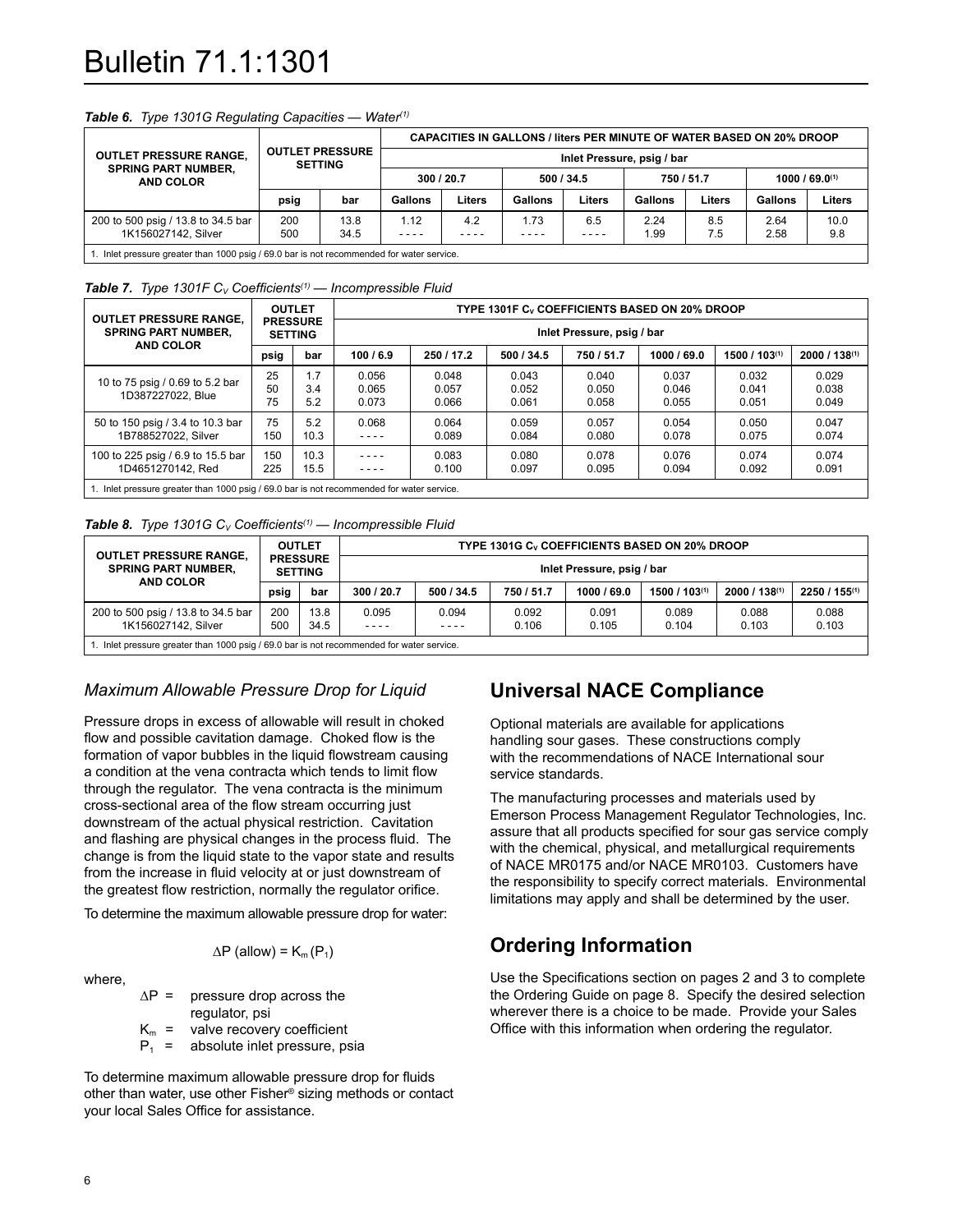



**Type 1301f**





**INCH / mm**

**Type 1301G**



*Table 9. 1301 Series Dimensions*

|             |                      |      | <b>DIMENSIONS</b> |      |    |  |
|-------------|----------------------|------|-------------------|------|----|--|
| <b>TYPE</b> | <b>BODY MATERIAL</b> | -    |                   |      |    |  |
|             |                      | Inch | mm                | Inch | mm |  |
| 1301F       | <b>Brass</b>         | 3.38 | 86                | 1.69 | 43 |  |
|             | Stainless steel      | 3.62 | 92                | 1.75 | 44 |  |
| 1301G       | <b>Brass</b>         | 3.38 | 86                | 1.69 | 43 |  |
|             | Stainless steel      | 3.62 | 92                | 1.75 | 44 |  |